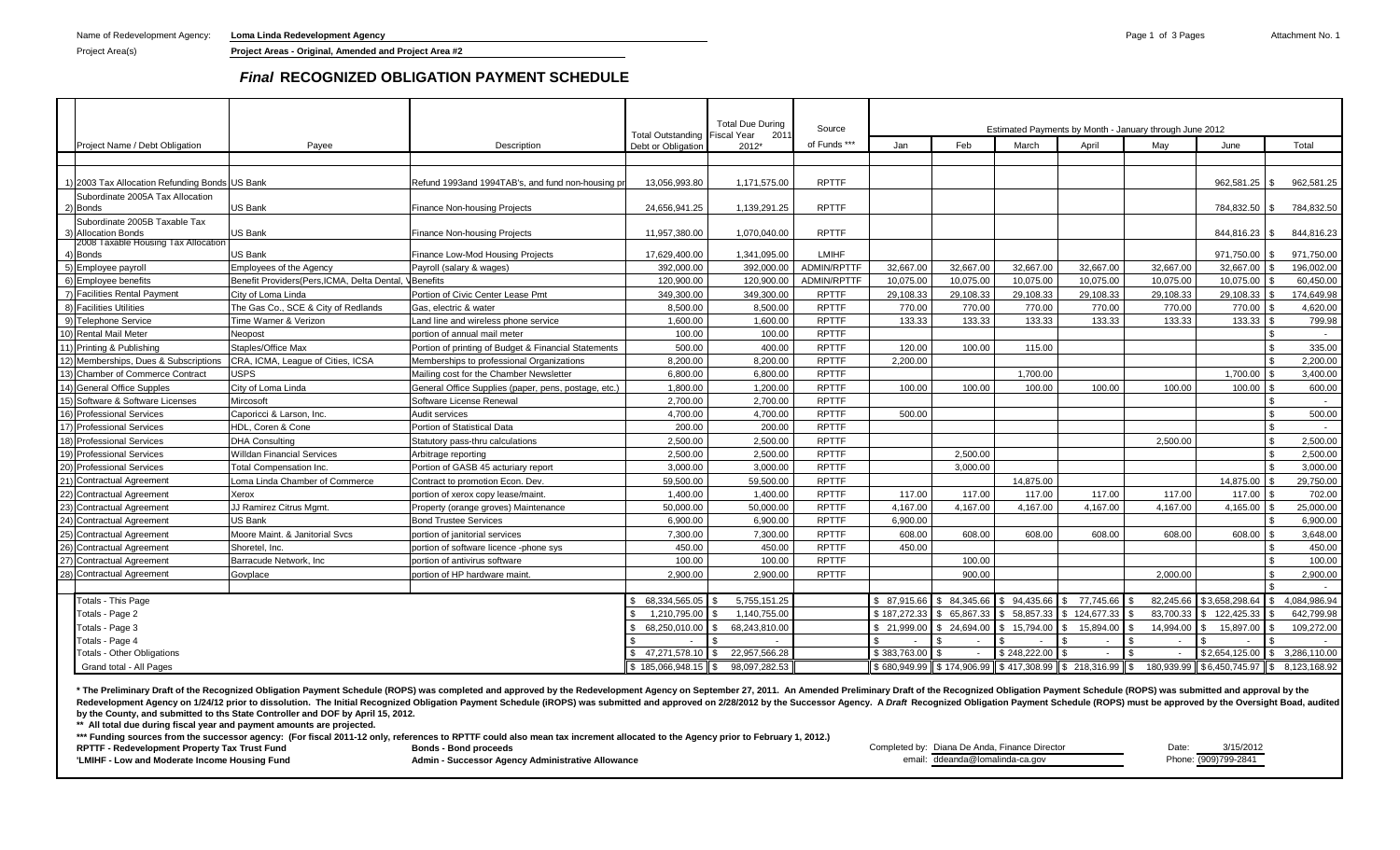Project Area(s) **Project Areas - Original, Amended and Project Area #2**

# *Final* **RECOGNIZED OBLIGATION PAYMENT SCHEDULE**

|                                                              |                                                 | Total Outstanding Fiscal Year                        |                    | <b>Total Due During</b><br>201 | Source             | Estimated Payments by Month - January through June 2012 |                            |           |              |           |              |                               |  |
|--------------------------------------------------------------|-------------------------------------------------|------------------------------------------------------|--------------------|--------------------------------|--------------------|---------------------------------------------------------|----------------------------|-----------|--------------|-----------|--------------|-------------------------------|--|
| Project Name / Debt Obligation                               | Payee                                           | Description                                          | Debt or Obligation | 2012*                          | of Funds ***       | Jan                                                     | Feb                        | March     | April        | May       | June         | Total                         |  |
|                                                              |                                                 |                                                      |                    |                                |                    |                                                         |                            |           |              |           |              |                               |  |
| <b>Contractual Agreement</b>                                 | <b>Nth Generation Computing</b>                 | portion of network software                          | 650.00             | 650.00                         | <b>RPTTF</b>       |                                                         |                            |           |              |           |              |                               |  |
| <b>Contractual Agreement</b>                                 | Dataquick                                       | title search services                                | 240.00             | 240.00                         | <b>RPTTF</b>       | 20.00                                                   | 20.00                      | 20.00     | 20.00        | 20.00     | 20.00        | 120.00                        |  |
| <b>Contractual Agreement</b>                                 | Priority Mailing Systems. LLC                   | portion of Mail Machine                              | 300.00             | 300.00                         | <b>RPTTF</b>       |                                                         |                            |           |              |           |              | $\sim$                        |  |
| <b>Contractual Agreement</b>                                 | <b>Progressive Solutions</b>                    | portion of Business lic.software                     | 840.00             | 840.00                         | <b>RPTTF</b>       |                                                         |                            |           |              |           |              | ፍ                             |  |
| <b>Contractual Agreement</b>                                 | <b>Willdan Services</b>                         | Provide Code Enforcement in Proj Area                | 23,000.00          | 23,000.00                      | <b>RPTTF</b>       | 1,920.00                                                | 1,920.00                   | 1,920.00  | 1,920.00     | 1,920.00  | 1,920.00     | \$11,520.00                   |  |
| <b>Contractual Agreement</b>                                 | Seimens Industry, Inc.                          | Camera software license renewal                      | 520.00             | 520.00                         | <b>RPTTF</b>       |                                                         |                            |           |              |           |              |                               |  |
| <b>Contractual Agreement</b>                                 | nnovative Federal Strategies                    | Lobbying Congress for Funding                        | 30,000.00          | 30,000.00                      | <b>RPTTF</b>       | 2,500.00                                                | 2,500.00                   | 2,500.00  | 2,500.00     | 2,500.00  | 2,500.00     | \$<br>15,000.00               |  |
| Contractual Agreement                                        | Thales Consulting, Inc.                         | RDA CAFR online license                              | 400.00             | 400.00                         | <b>RPTTF</b>       | 400.00                                                  |                            |           |              |           |              | 400.00                        |  |
| Legal Services                                               | Stradling, Yocca Carlson, & Rauth               | Redevelopment Special Counsel                        | 29,000.00          | 29,000.00                      | <b>RPTTF</b>       | 2,505.00                                                | 2.505.00                   | 2,505.00  | 2,505.00     | 2.505.00  | 2.505.00     | \$15,030,00                   |  |
| 10<br><b>Legal Services</b>                                  | Robbins & Holdaway, A Professional              | <b>City Attorney</b>                                 | 6,000.00           | 6,000.00                       | <b>RPTTF</b>       | 265.00                                                  | 265.00                     | 265.00    | 265.00       | 265.00    | 265.00       | \$1,590.00                    |  |
| 11<br>nsurance Costs                                         | California Joint Power Authority                | General LiabWorker CompAll risk & Environmenta       | 81.700.00          | 81.700.00                      | <b>RPTTF</b>       | 6,200.00                                                | 6,200.00                   | 6,200.00  | 6.200.00     | 6,200.00  | 6.200.00     | \$ 37,200,00                  |  |
| Contribution to City General Svcs.                           | City of Loma Linda                              | Information Systems; Fleet Svcs                      | 35,300.00          | 35,300.00                      | <b>RPTTF</b>       | 2,950.00                                                | 2,950.00                   | 2,950.00  | 2.950.00     | 2,950.00  | 2,950.00     | \$17,700.00                   |  |
| <b>Participation Agreements</b>                              | Anixter                                         | <b>Participation Agreements</b>                      | 257,000.00         | 257,000.00                     | <b>RPTTF</b>       | 126.795.00                                              |                            |           | 65,000.00    |           | 65,000.00    | \$256,795.00                  |  |
| Infrastructure<br>14                                         | Jnion Pacific Railroad                          | Railroad Crossing Quiet Zone                         | 120,650.00         | 120,650.00                     | <b>BONDS</b>       | 300.00                                                  |                            |           |              |           |              | 300.00<br>£.                  |  |
| Infrastructure                                               | Steiny & Co.                                    | Traffic Signal - Redlands & Poplar                   | 24,640.00          | 24,640.00                      | <b>BONDS</b>       |                                                         |                            |           |              |           |              | ፍ                             |  |
| nfrastructure                                                | ndustrial Coating & Fireproofing                | Water Reservoir Rehab                                | 93,140.00          | 93.140.00                      | <b>BONDS</b>       |                                                         |                            |           |              | 27,825.00 |              | \$27,825.00                   |  |
| nfrastructure                                                | Harper & Associates                             | Water Reservoir Rehab                                | 8,270.00           | 8,270.00                       | <b>BONDS</b>       |                                                         |                            |           |              |           |              |                               |  |
| nfrastructure                                                | Corrpro Waterworks                              | Water Reservoir Rehab                                | 2.980.00           | 2,980.00                       | <b>BONDS</b>       |                                                         |                            | 2.980.00  |              |           |              | $\mathbb{S}$<br>2.980.00      |  |
| Infrastructure                                               | Vizions West, Inc.                              | <b>House Demolition</b>                              | 9.990.00           | 9.990.00                       | LMIHF              |                                                         | 9.990.00                   |           |              |           |              | 9.990.00<br>$\mathbb{S}$      |  |
| Employee payroll - Housing                                   | <b>Employees of the Agency</b>                  | Payroll (salary & wages)                             | 173,100.00         | 173,100.00                     | <b>ADMIN/LMIHF</b> | 14,425.00                                               | 14,425.00                  | 14,425.00 | 14.425.00    | 14,425.00 | 14.425.00    | \$ 86,550.00                  |  |
| Employee benefits - Housing                                  | Benefit Providers (Pers. ICMA, Delta DeBenefits |                                                      | 50,800.00          | 50.800.00                      | <b>ADMIN/LMIHF</b> | 4.233.33                                                | 4.233.33                   | 4,233.33  | 4.233.33     | 4.233.33  | 4,233.33     | \$25.399.98                   |  |
| Property Taxes-Housing                                       | San Bernardino Tax Collector                    | Taxes on Properties helded for resales               | 2,000.00           | 2,000.00                       | LMIHF              |                                                         |                            |           | 2.000.00     |           |              | 2,000.00                      |  |
| General Office Supples-Housing                               | City of Loma Linda                              | General Office Supplies (paper, pens, postage, etc.) | 500.00             | 500.00                         | LMIHF              | 42.00                                                   | 42.00                      | 42.00     | 42.00        | 42.00     | 42.00        | 252.00                        |  |
| Software & Software Licenses-Housing<br>24                   | Mircosoft                                       | Software License Renewal                             | 700.00             | 700.00                         | <b>LMIHF</b>       |                                                         |                            |           |              |           |              | ፍ<br>$\overline{\phantom{a}}$ |  |
| Software & Software Licenses-Housing                         | <b>SSI</b>                                      | Loan Servicing software license                      | 1,700.00           | 1,700.00                       | LMIHF              | 1,700.00                                                |                            |           |              |           |              | $\mathbb{S}$<br>1,700.00      |  |
| 26<br>Professional Services-Housing                          | Caporicci & Larson, Inc.                        | Audit services - Housing                             | 3.800.00           | 3.800.00                       | LMIHF              | 1.800.00                                                |                            |           | 1.800.00     |           |              | $\mathbb{S}$<br>3.600.00      |  |
| Professional Services-Housing                                | Community Advisors, Inc.                        | Housing Program Administrator                        | 75,000.00          | 55,000.00                      | LMIHF              | 6.500.00                                                | 6,500.00                   | 6.500.00  | 6.500.00     | 6.500.00  | 6.500.00     | \$ 39,000,00                  |  |
| Contractual Agreement-Housing<br>281                         | Shoretel, Inc.                                  | portion of software licence -phone sys               | 150.00             | 150.00                         | LMIHF              |                                                         |                            |           |              |           |              | $\sim$                        |  |
| Contractual Agreement-Housing<br>29                          | Barracude Network, Inc.                         | portion of antivirus software                        | 25.00              | 25.00                          | <b>LMIHF</b>       |                                                         |                            |           |              |           |              | \$                            |  |
| 30<br>Contractual Agreement-Housing                          | Govplace                                        | portion of HP hardware maint                         | 850.00             | 850.00                         | LMIHF              |                                                         |                            |           |              |           |              |                               |  |
| Contractual Agreement-Housing                                | <b>Nth Generation Computing</b>                 | portion of network software                          | 200.00             | 200.00                         | LMIHF              |                                                         |                            |           |              |           |              | $\hat{\mathcal{L}}$           |  |
| Contractual Agreement-Housing                                | US Bank                                         | <b>Bond Trustee Services</b>                         | 2.020.00           | 2,020.00                       | LMIHF              |                                                         |                            |           |              |           |              |                               |  |
| Contractual Agreement-Housing                                | Seimens Industry, Inc.                          | Camera software license renewal                      | 150.00             | 150.00                         | LMIHF              |                                                         |                            |           |              |           | 150.00       | 150.00                        |  |
| Contractual Agreement-Housing                                | Thales Consulting, Inc.                         | RDA CAFR online license                              | 400.00             | 400.00                         | LMIHF              | 400.00                                                  |                            |           |              |           |              | 400.00<br>ፍ                   |  |
| 35<br>Contractual Agreement-Housing                          | <b>ESRI</b>                                     | Autocad. Ico Map. & ESRI license                     | 3.800.00           | 3.800.00                       | LMIHF              |                                                         |                            |           |              |           | 1.400.00     | 1.400.00<br>\$                |  |
| 36<br>Legal Services-Housing                                 | Stradling Yocca Carlson, & Rauth                | <b>Redevelopment Special Counsel</b>                 | 100.000.00         | 80.000.00                      | LMIHF              | 10,000.00                                               | 10.000.00                  | 10.000.00 | 10.000.00    | 10.000.00 | 10.000.00    | \$ 60,000,00                  |  |
| Legal Services-Housing                                       | Robbins & Holdaway, A Professional              | <b>City Attorney</b>                                 | 40.000.00          | 10.000.00                      | LMIHF              | 1.500.00                                                | 1.500.00                   | 1,500.00  | 1.500.00     | 1.500.00  | 1.500.00     | 9.000.00<br>£.                |  |
| Contribution to City General Svcs.-Housin City of Loma Linda |                                                 | <b>Information Systems</b>                           | 20,300.00          | 20.300.00                      | LMIHF              | 1.692.00                                                | 1.692.00                   | 1.692.00  | 1.692.00     | 1.690.00  | 1.690.00     | \$10.148.00                   |  |
| Operation-Property Maint.Housing                             | Vincent Hocutt                                  | Lawn and vard maintenance                            | 7.440.00           | 7.400.00                       | <b>LMIHF</b>       | 720.00                                                  | 720.00                     | 720.00    | 720.00       | 720.00    | 720.00       | 4.320.00<br>£.                |  |
| Operation-Property Maint.Housing                             | <b>Preferred Management Group</b>               | <b>HOA</b> fees                                      | 3.240.00           | 3.240.00                       | <b>LMIHF</b>       | 405.00                                                  | 405.00                     | 405.00    | 405.00       | 405.00    | 405.00       | 2.430.00<br>\$                |  |
| <b>Totals - This Page</b>                                    |                                                 |                                                      | 1.210.795.00       | 1.140.755.00                   |                    | \$187,272.33                                            | 65.867.33<br>$\mathcal{L}$ | 58.857.33 | \$124.677.33 | 83.700.33 | \$122,425.33 | \$642,799.98                  |  |

\* The Preliminary Draft of the Recognized Obligation Payment Schedule (ROPS) was completed and approved by the Redevelopment Agency on September 27, 2011. An Amended Preliminary Draft of the Recognized Obligation Payment S by the Redevelopment Agency on 1/24/12 prior to dissolution. The Initial Recognized Obligation Payment Schedule (iROPS) was submitted and approved on 2/28/2012 by the Successor Agency. A Draft Recognized Obligation Payment **Oversight Boad, audited by the County, and submitted to ths State Controller and DOF by April 15, 2012.**

**\*\* All total due during fiscal year and payment amounts are projected.**

\*\*\* Funding sources from the successor agency: (For fiscal 2011-12 only, references to RPTTF could also mean tax increment allocated to the Agency prior to February 1, 2012.) RPTTF - Redevelopment Property Tax Trust Fund<br>
"LMIHF - Low and Moderate Income Housing Fund **Bonds - Bonds - Successor Agen Admin - Successor Agency Administrative Allowance**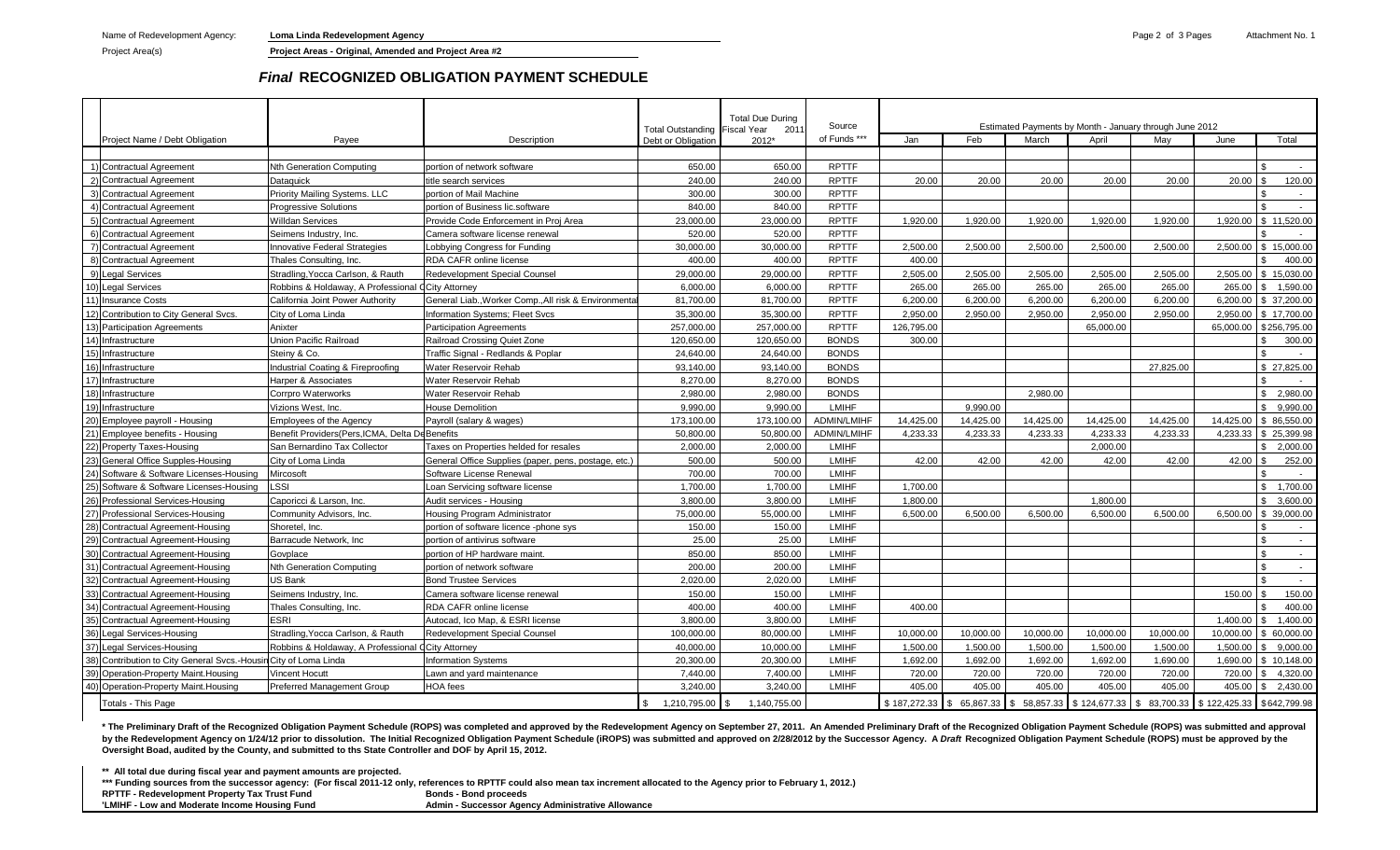Project Area(s) **Project Areas - Original, Amended and Project Area #2**

# *Final* **RECOGNIZED OBLIGATION PAYMENT SCHEDULE**

|                    |                                      |                                                          |                                               | Total Outstanding Fiscal Year | <b>Total Due During</b><br>201' | Source            | Estimated Payments by Month - January through June 2012                                    |          |          |          |          |           |                          |
|--------------------|--------------------------------------|----------------------------------------------------------|-----------------------------------------------|-------------------------------|---------------------------------|-------------------|--------------------------------------------------------------------------------------------|----------|----------|----------|----------|-----------|--------------------------|
|                    | Project Name / Debt Obligation       | Payee                                                    | Description                                   | Debt or Obligation            | 2012*                           | of Funds ***      | Jan                                                                                        | Feb      | March    | April    | May      | June      | Total                    |
|                    |                                      |                                                          |                                               |                               |                                 |                   |                                                                                            |          |          |          |          |           |                          |
|                    | 1) Operation-Property Maint. Housing | PD Contracting, Inc.                                     | Repairs & Maintenance to Properties Owned     | 12,800.00                     | 12,800.00                       | <b>LMIHF</b>      | 1.067.00                                                                                   | 1.067.00 | 1,067.00 | 1.067.00 | 1.067.00 | 1.065.00  | 6,400.00                 |
|                    | 2) Operation-Property Maint. Housing | Pacific MH Construction                                  | Repairs & Maintenance to Properties Owned     | 4,800.00                      | 4,800.00                        | <b>LMIHF</b>      | 2,000.00                                                                                   | 2,000.00 | 800.00   |          |          |           | 4,800.00<br>\$           |
|                    | 3) General Overhead                  | City of Loma Linda                                       | Overhead for general services                 | 86,300.00                     | 86,300.00                       | <b>LMIHF</b>      | 7,192.00                                                                                   | 7,192.00 | 7,192.00 | 7,192.00 | 7,192.00 |           | 7,192.00 \$ 43,152.00    |
|                    | 4) Relocation Assistance             | <b>Property Renters</b>                                  | Assistance to relocate per agreement          | 10,000.00                     | 3,800.00                        | LMIHF             |                                                                                            |          | 950.00   | 950.00   | 950.00   | 950.00    | 3,800.00                 |
|                    | 5) Operation-Property Maint. Housing | <b>SCE</b>                                               | Electricity                                   | 420.00                        | 420.00                          | <b>LMIHF</b>      | 50.00                                                                                      | 50.00    | 50.00    | 50.00    | 50.00    | 50.00     | 300.00                   |
|                    | 6) Operation-Property Maint. Housing | City of Loma Linda                                       | Water svcs                                    | 6.000.00                      | 6,000.00                        | LMIHF             |                                                                                            | 900.00   |          | 900.00   |          | 900.00    | 2.700.00                 |
|                    | 7) Contractual Agreement             | <b>DHA Consulting</b>                                    | <b>RDA Financial Analysis</b>                 | 20,000.00                     | 20,000.00                       | ADMIN/RPTTF       | 5,000.00                                                                                   |          |          |          |          |           | 5,000.00                 |
|                    | 8) Cooperative Agreement-Public Imp  | City of Loma Linda                                       | Intersection Redlands/California              | 5,500,000.00                  | 5,500,000.00                    | <b>BOND/RPTTF</b> |                                                                                            |          |          |          |          |           |                          |
|                    | 9) Cooperative Agreement-Public Imp  | City of Loma Linda                                       | West road-Redlands to Barton                  | 32,000,000.00                 | 32,000,000.00                   | <b>BOND/RPTTF</b> |                                                                                            |          |          |          |          |           | $\mathfrak{L}$<br>$\sim$ |
|                    | 10) Cooperative Agreement-Public Imp | City of Loma Linda                                       | Van Leuven Ext.Orange Grove to Caroline       | 1,400,000.00                  | 1,400,000.00                    | <b>BOND/RPTTF</b> |                                                                                            |          |          |          |          |           |                          |
|                    | 11) Cooperative Agreement-Public Imp | City of Loma Linda                                       | Stewart Widening, Campus to Anderson          | 2.000.000.00                  | 2.000.000.00                    | <b>BOND/RPTTF</b> |                                                                                            |          |          |          |          |           |                          |
|                    | 12) Cooperative Agreement-Public Imp | City of Loma Linda                                       | California Widening, Redlands to Barton       | 2,500,000.00                  | 2,500,000.00                    | <b>BOND/RPTTF</b> |                                                                                            |          |          |          |          |           | $\sim$                   |
|                    | 13) Cooperative Agreement-Public Imp | City of Loma Linda                                       | Mt. View Ave/ I-10 Interchange                | 20,000,000.00                 | 20,000,000.00                   | <b>BOND/RPTTF</b> |                                                                                            |          |          |          |          |           | . ድ<br>$\sim$            |
|                    | 14) Cooperative Agreement-Public Imp | City of Loma Linda                                       | Poplar Bridge Widening                        | 700,000.00                    | 700,000.00                      | <b>BOND/RPTTF</b> |                                                                                            |          |          |          |          |           | $\sim$                   |
|                    | 15) Cooperative Agreement-Public Imp | City of Loma Linda                                       | Rhonda Ext.-Redlands to Mission               | 1,900,000.00                  | 1,900,000.00                    | <b>BOND/RPTTF</b> |                                                                                            |          |          |          |          |           | $\sim$                   |
|                    | 16) Cooperative Agreement-Public Imp | City of Loma Linda                                       | Benton Storm Drain Ext. Barton to Lawton      | 450.000.00                    | 450.000.00                      | <b>BOND/RPTTF</b> |                                                                                            |          |          |          |          |           |                          |
|                    | 17) Cooperative Agreement-Public Imp | City of Loma Linda                                       | Benton Storm Drain Ext. UPRR to San Timote    | 300,000.00                    | 300,000.00                      | <b>BOND/RPTTF</b> |                                                                                            |          |          |          |          |           | $\sim$                   |
|                    | 18) Cooperative Agreement-Public Imp | City of Loma Linda                                       | Barton Storm Drain - New Jersey to San Timot  | 350,000.00                    | 350,000.00                      | <b>BOND/RPTTF</b> |                                                                                            |          |          |          |          |           | . ድ                      |
|                    | 19) Cooperative Agreement-Public Imp | City of Loma Linda                                       | New Jersey Storm Drain-Barton to Mission Za   | 900,000.00                    | 900,000.00                      | <b>BOND/RPTTF</b> |                                                                                            |          |          |          |          |           |                          |
|                    | 20) Contractual Agreement            | General Environmental Mgmt S Maintenance and remediation |                                               | 3,000.00                      | 3,000.00                        | <b>RPTTF</b>      |                                                                                            |          |          |          |          |           |                          |
|                    | 21) Contractual Agreement            | <b>Brickley Environmental</b>                            | Maintenance and remediation                   | 7,000.00                      | 7,000.00                        | <b>RPTTF</b>      |                                                                                            | 7.000.00 |          |          |          |           | 7.000.00<br>\$           |
|                    | 22) Professional Services-Housing    | Willdan                                                  | <b>Housing Inspection Services</b>            | 2,350.00                      | 2,350.00                        | <b>LMIHF</b>      | 350.00                                                                                     | 200.00   | 200.00   | 200.00   | 200.00   | 200.00    | 1,350.00<br>l \$         |
|                    | <b>Redevelopment Programs</b>        | Costco                                                   | Batteries for CO monitors                     | 300.00                        | 300.00                          | <b>LMIHF</b>      |                                                                                            |          |          |          |          |           |                          |
|                    | <b>Redevelopment Programs</b>        | Pacific Home Construction                                | Home Improvement Assistance                   | 4.700.00                      | 4.700.00                        | LMIHF             |                                                                                            |          |          |          |          |           |                          |
|                    | 25) Redevelopment Programs           | PD Contracting, Inc.                                     | Home Improvement Assistance                   | 4,760.00                      | 4,760.00                        | LMIHF             |                                                                                            |          |          |          |          |           | $\sim$                   |
| 26)                | <b>Redevelopment Programs</b>        | <b>Republic Services</b>                                 | Dumpster Clean - Up program                   | 1,270.00                      | 1,270.00                        | <b>LMIHF</b>      |                                                                                            |          |          |          |          |           |                          |
|                    | Redevelopment Programs               | Misc. Vendors/Homeowners                                 | Home Improvement Assistance                   | 420.00                        | 420.00                          | <b>LMIHF</b>      |                                                                                            |          |          |          |          |           |                          |
|                    | 28) Relocation Assistance            | <b>Erick Paredes</b>                                     | Assistance to relocate per agreement          | 6,205.00                      | 6,205.00                        | <b>LMIHF</b>      | 495.00                                                                                     | 495.00   | 495.00   | 495.00   | 495.00   | 495.00 \$ | 2,970.00                 |
|                    | 29) Open Space Land Maint.           | County of Riverside                                      | <b>Property Taxes</b>                         | 13.560.00                     | 13.560.00                       | <b>RPTTF</b>      |                                                                                            |          |          |          |          |           | $\overline{\phantom{a}}$ |
|                    | 30) Economic Development             | <b>US Bank Corporation</b>                               | RDA Conference - Travel and Training          | 400.00                        | 400.00                          | <b>RPTTF</b>      |                                                                                            |          |          |          |          |           |                          |
|                    | 31) Operation-Property Maint.        | JJ Ramirez (Amelia Ramirez)                              | Irrigation Maintenance @ Heritage Park/ Frink | 50,000.00                     | 50,000.00                       | <b>RPTTF</b>      | 5,345.00                                                                                   | 5,040.00 | 5,040.00 | 5,040.00 | 5,040.00 |           | 5,045.00 \$ 30,550.00    |
|                    | 32) Operation-Property Maint.        | Jon's Flags & Poles                                      | <b>Flags for Civic Center</b>                 | 505.00                        | 505.00                          | <b>RPTTF</b>      |                                                                                            |          |          |          |          |           |                          |
|                    | 33) Operation-Property Maint.        | <b>Ron White</b>                                         | Fiber to Council Chamber                      | 1,200.00                      | 1,200.00                        | <b>RPTTF</b>      |                                                                                            |          |          |          |          |           | $\sim$                   |
|                    | 34) Operation-Property Maint.        | Anixter                                                  | Fiber to Council Chamber                      | 420.00                        | 420.00                          | <b>RPTTF</b>      |                                                                                            |          |          |          |          |           | . ድ<br>$\sim$            |
|                    | 35) Operation-Property Maint         | <b>Electronic Design Solutions</b>                       | Audio Repairs Council Chamber                 | 12,350.00                     | 12,350.00                       | <b>RPTTF</b>      |                                                                                            |          |          |          |          |           |                          |
|                    | 36) Operation-Property Maint.        | <b>KD Sales/PD Contracting</b>                           | Air Conditioner and Installation              | 1,250.00                      | 1,250.00                        | <b>RPTTF</b>      | 500.00                                                                                     | 750.00   |          |          |          |           | \$<br>1,250.00           |
| 37)                |                                      |                                                          |                                               |                               |                                 |                   |                                                                                            |          |          |          |          |           | $\sim$                   |
| 38)                |                                      |                                                          |                                               |                               |                                 |                   |                                                                                            |          |          |          |          |           |                          |
| 39)                |                                      |                                                          |                                               |                               |                                 |                   |                                                                                            |          |          |          |          |           | . ድ                      |
| 40)                |                                      |                                                          |                                               |                               |                                 |                   |                                                                                            |          |          |          |          |           |                          |
| Totals - This Page |                                      |                                                          | $$68,250,010.00$ \ \ \$                       | 68,243,810.00                 |                                 |                   | \$ 21,999.00 \$ 24,694.00 \$ 15,794.00 \$ 15,894.00 \$ 14,994.00 \$ 15,897.00 \$109,272.00 |          |          |          |          |           |                          |

\* The Preliminary Draft of the Recognized Obligation Payment Schedule (ROPS) was completed and approved by the Redevelopment Agency on September 27, 2011. An Amended Preliminary Draft of the Recognized Obligation Payment S approval by the Redevelopment Agency on 1/24/12 prior to dissolution. The Initial Recognized Obligation Payment Schedule (iROPS) was submitted and approved on 2/28/2012 by the Successor Agency. A Draft Recognized Obligatio **approved by the Oversight Boad, audited by the County, and submitted to ths State Controller and DOF by April 15, 2012.**

**\*\* All total due during fiscal year and payment amounts are projected.**

\*\*\* Funding sources from the successor agency: (For fiscal 2011-12 only, references to RPTTF could also mean tax increment allocated to the Agency prior to February 1, 2012.)<br>RPTTF - Redevelopment Property Tax Trust Fund

**RPTTF - Redevelopment Property Tax Trust Fund**<br>**'LMIHF - Low and Moderate Income Housing Fund** 

**Admin - Successor Agency Administrative Allowance**